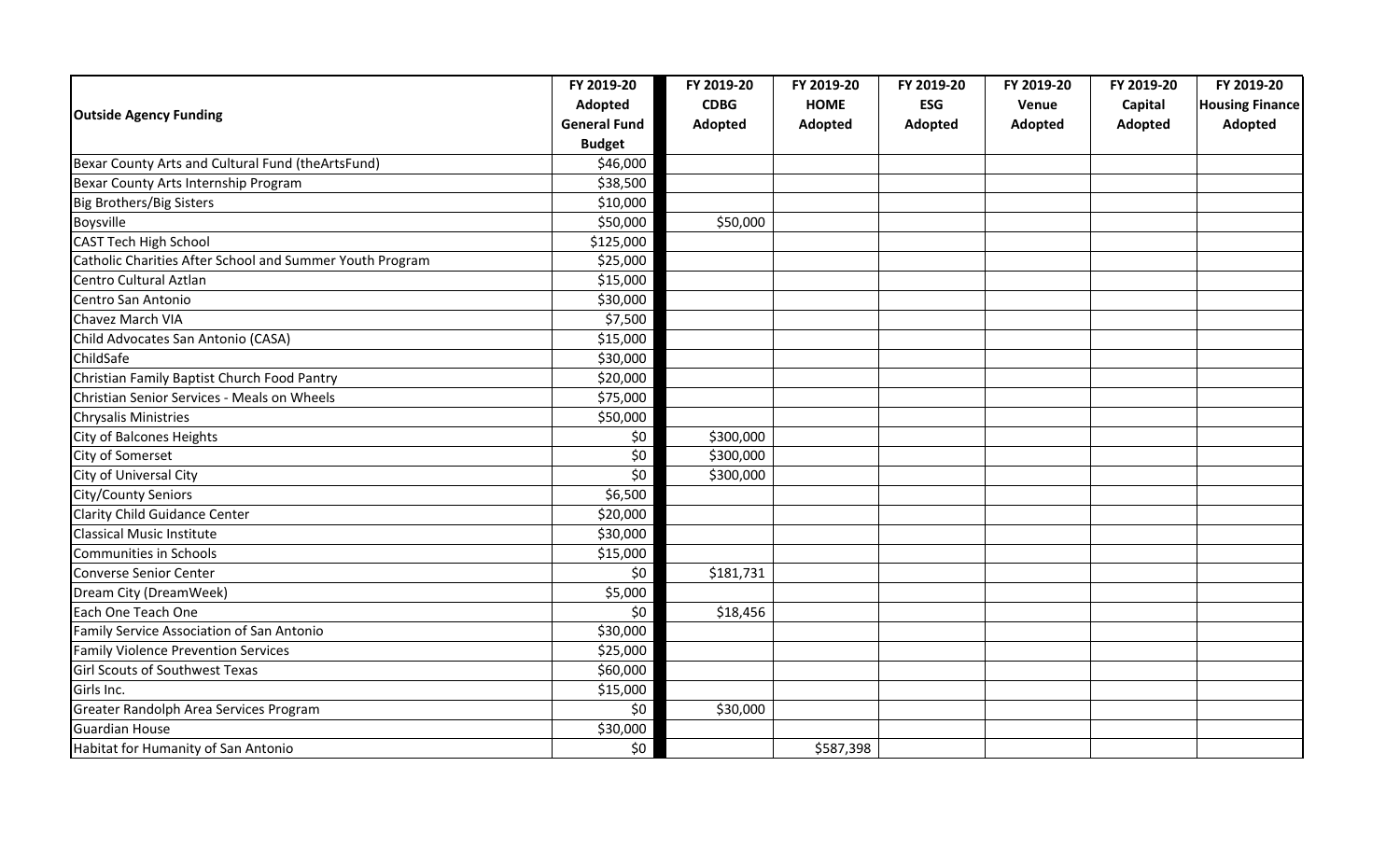|                                                                      | FY 2019-20          | FY 2019-20  | FY 2019-20  | FY 2019-20 | FY 2019-20 | FY 2019-20 | FY 2019-20             |
|----------------------------------------------------------------------|---------------------|-------------|-------------|------------|------------|------------|------------------------|
| <b>Outside Agency Funding</b>                                        | Adopted             | <b>CDBG</b> | <b>HOME</b> | <b>ESG</b> | Venue      | Capital    | <b>Housing Finance</b> |
|                                                                      | <b>General Fund</b> | Adopted     | Adopted     | Adopted    | Adopted    | Adopted    | Adopted                |
|                                                                      | <b>Budget</b>       |             |             |            |            |            |                        |
| Haven for Hope                                                       | \$0                 |             |             | \$100,000  |            |            |                        |
| <b>Hispanic Chamber of Commerce</b>                                  | \$75,000            |             |             |            |            |            |                        |
| <b>Home Comforts</b>                                                 | \$5,000             |             |             |            |            |            |                        |
| Inner City Development - Dia de los Muertos Celebration              | \$60,000            |             |             |            |            |            |                        |
| Jefferson Outreach for Older People                                  | \$15,000            |             |             |            |            |            |                        |
| Jewel of Art                                                         | \$6,000             |             |             |            |            |            |                        |
| Johnny Hernandez Grant Foundation                                    | \$25,000            |             |             |            |            |            |                        |
| Juneteenth Sponsorship                                               | \$3,273             |             |             |            |            |            |                        |
| Juvenile Outreach and Vocational Educational Network (JOVEN)         | \$26,000            |             |             |            |            |            |                        |
| Literacy San Antonio, Inc. (SA Reads)                                | \$0                 | \$75,000    |             |            |            |            |                        |
| Madonna Center                                                       | \$40,000            |             |             |            |            |            |                        |
| Maestro Entrepreneur Center                                          | \$25,000            |             |             |            |            |            |                        |
| Magik Children's Theatre                                             | \$15,000            |             |             |            |            |            |                        |
| Martin Luther King, Jr. Day March (VIA Metropolitan)                 | \$7,500             |             |             |            |            |            |                        |
| Martinez Street Women's Center                                       | \$10,000            |             |             |            |            |            |                        |
| Merced                                                               | \$0                 | \$363,188   |             |            |            |            | \$100,000              |
| Musical Bridges Around the World (Gurwitz Competition)               | \$50,000            |             |             |            |            |            |                        |
| National Alliance on Mental Illness (NAMI)                           | \$35,000            |             |             |            |            |            |                        |
| Northeast Senior Assistance                                          | \$15,000            |             |             |            |            |            |                        |
| <b>Opioid Syringes</b>                                               | \$80,000            |             |             |            |            |            |                        |
| PEACE Initiative (Putting an End to Abuse through Community Efforts) | \$65,000            |             |             |            |            |            |                        |
| <b>Project MEND - Operations</b>                                     | \$20,000            |             |             |            |            |            |                        |
| Project QUEST                                                        | \$80,000            | \$86,525    |             |            |            |            |                        |
| San Anto Cultural Arts                                               | \$25,000            |             |             |            |            |            |                        |
| San Antonio Clubhouse Career Program                                 | \$35,000            |             |             |            |            |            |                        |
| San Antonio Education Partnership                                    | \$20,000            |             |             |            |            |            |                        |
| San Antonio Food Bank                                                | \$75,000            | \$100,000   |             |            |            |            |                        |
| San Antonio Little Theatre                                           | \$10,000            |             |             |            |            |            |                        |
| San Antonio Metropolitan Ministry (SAMMinistries)                    | \$20,000            |             |             |            |            |            | \$140,000              |
| San Antonio OASIS                                                    | \$20,000            |             |             |            |            |            |                        |
| San Antonio Sports Foundation                                        | \$30,000            |             |             |            |            |            |                        |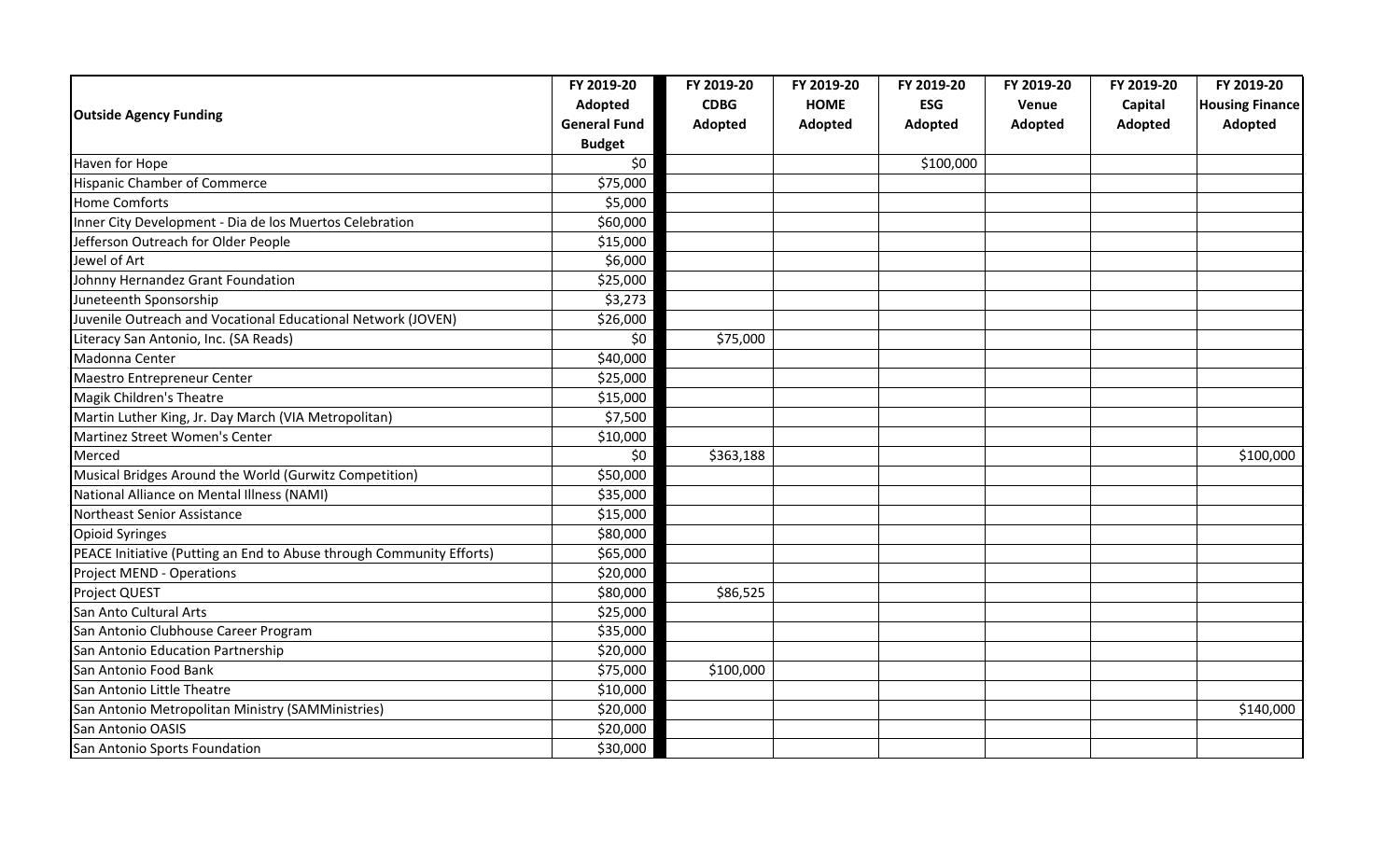|                                                                 | FY 2019-20          | FY 2019-20  | FY 2019-20  | FY 2019-20 | FY 2019-20 | FY 2019-20 | FY 2019-20             |
|-----------------------------------------------------------------|---------------------|-------------|-------------|------------|------------|------------|------------------------|
| <b>Outside Agency Funding</b>                                   | Adopted             | <b>CDBG</b> | <b>HOME</b> | <b>ESG</b> | Venue      | Capital    | <b>Housing Finance</b> |
|                                                                 | <b>General Fund</b> | Adopted     | Adopted     | Adopted    | Adopted    | Adopted    | Adopted                |
|                                                                 | <b>Budget</b>       |             |             |            |            |            |                        |
| Seton Home                                                      | \$30,000            |             |             |            |            |            |                        |
| Society of St. Vincent de Paul                                  | \$50,000            |             |             | \$87,564   |            |            |                        |
| Somerset Senior Transportation                                  | \$0                 | \$35,000    |             |            |            |            |                        |
| Somerset Wellness Initiative                                    | \$35,000            |             |             |            |            |            |                        |
| Southeast Community Outreach for Older People (Ride Connect)    | \$20,000            |             |             |            |            |            |                        |
| Southwest School of Art                                         | \$100,000           |             |             |            |            |            |                        |
| St. Peter-St. Joseph Children's Home                            | \$15,000            |             |             |            |            |            |                        |
| Symphony Society of San Antonio                                 | \$50,000            |             |             |            |            |            |                        |
| <b>TEAMability Inc.</b>                                         | \$25,000            |             |             |            |            |            |                        |
| Texas' Old Spanish Trail Cultural Corridor                      | \$50,000            |             |             |            |            |            |                        |
| Urban Soccer Leadership Academy - STYSA                         | \$50,000            |             |             |            |            |            |                        |
| <b>URBAN-15 Group</b>                                           | \$15,000            |             |             |            |            |            |                        |
| Westside Reinvestment Initiative                                | \$100,000           |             |             |            |            |            |                        |
| <b>World Affairs Council</b>                                    | \$25,000            |             |             |            |            |            |                        |
| YMCA of Greater San Antonio Y Teens Programs Youth & Government | \$15,000            |             |             |            |            |            |                        |
| YMCA West side                                                  | \$25,000            |             |             |            |            |            |                        |
| YWCA Breast Wellness Program                                    | \$15,000            |             |             |            |            |            |                        |
| YWCA of San Antonio                                             | \$25,000            |             |             |            |            |            |                        |
|                                                                 |                     |             |             |            |            |            |                        |
| <b>Total Non-Departmental:</b>                                  | \$2,311,273         | \$1,839,900 | \$587,398   | \$187,564  | \$0        | \$0        | \$240,000              |
| San Antonio Book Festival                                       | \$100,000           |             |             |            |            |            |                        |
| Seniors in Play                                                 | \$50,000            |             |             |            |            |            |                        |
|                                                                 |                     |             |             |            |            |            |                        |
| <b>Total BiblioTech:</b>                                        | \$150,000           | \$0         | \$0         | \$0        | \$0\$      | \$0        | \$0                    |
|                                                                 |                     |             |             |            |            |            |                        |
| <b>Build San Antonio Green</b>                                  | \$85,000            |             |             |            |            |            |                        |
| San Antonio 2030 District                                       | \$5,000             |             |             |            |            |            |                        |
|                                                                 |                     |             |             |            |            |            |                        |
| <b>Total Facilities Management - Energy:</b>                    | \$90,000            | \$0         | \$0         | \$0        | \$0        | \$0        | \$0                    |
|                                                                 |                     |             |             |            |            |            |                        |